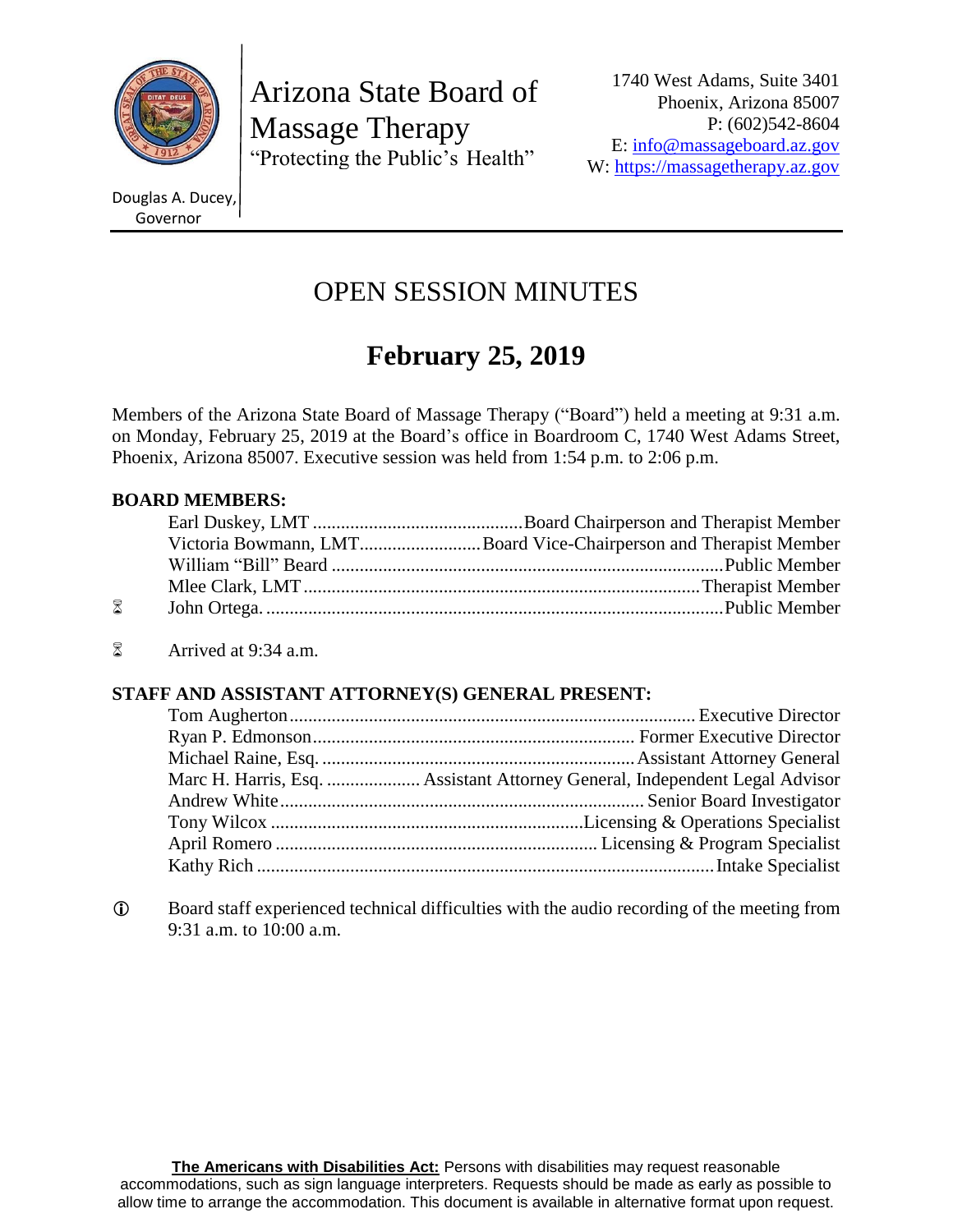# **GUEST(S) PRESENT AND/OR PARTICIPATING:**

| Sophia Perkovich  Accrediting Council for Continuing Education & Training |
|---------------------------------------------------------------------------|
| Garnet Adair, LMT  American Massage Therapy Association, Arizona Chapter  |
| & Continuing Education Recipient                                          |
| Mary Tee Wills  American Massage Therapy Association, Arizona Chapter     |
| & Continuing Education Recipient                                          |
|                                                                           |
|                                                                           |
|                                                                           |
|                                                                           |
|                                                                           |
|                                                                           |
|                                                                           |
|                                                                           |
|                                                                           |
|                                                                           |
|                                                                           |
|                                                                           |
|                                                                           |
|                                                                           |
|                                                                           |
|                                                                           |
|                                                                           |
|                                                                           |
|                                                                           |
|                                                                           |
|                                                                           |
|                                                                           |
|                                                                           |
|                                                                           |
|                                                                           |
|                                                                           |
|                                                                           |
|                                                                           |
|                                                                           |
|                                                                           |
|                                                                           |
|                                                                           |
|                                                                           |
|                                                                           |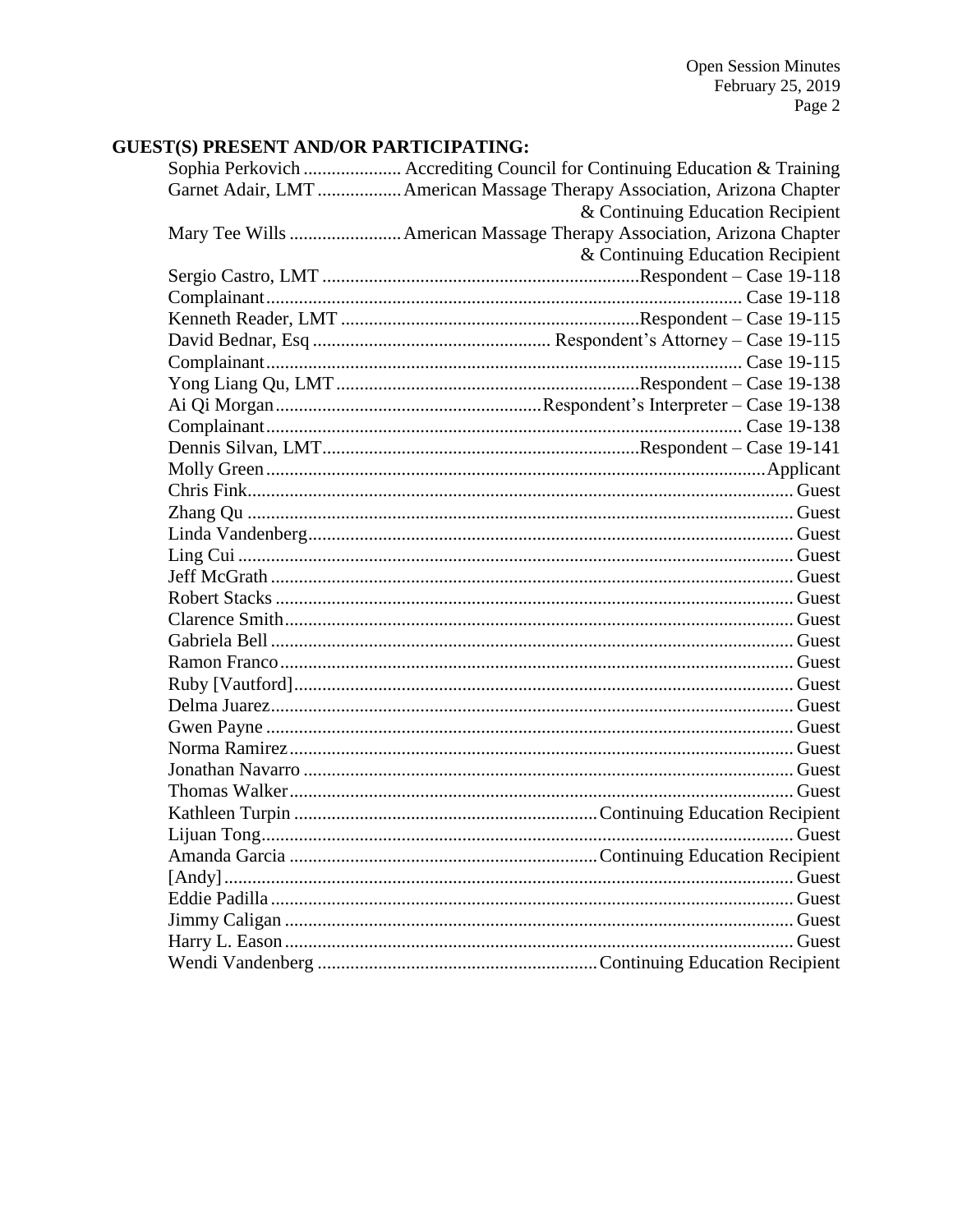# **OPEN SESSION**

The meeting was called to order at 9:31 a.m. by Earl Duskey. The following order of business was then considered:

# **ROLL CALL**

Roll call of the Board members was taken and a quorum was established.

# **CALL TO THE PUBLIC**

No one from the public wished to address the Board.

#### **DECLARATION OF CONFLICTS OF INTEREST**

No new conflicts were declared.

#### **REVIEW, DISCUSSION AND POSSIBLE ACTION ON BOARD MEETING MINUTES**

Discussion and approval of the Open Session Minutes from the January 28, 2019 board meeting. Discussion and approval of the Executive Session Minutes form the January 28, 2019 board meeting.

A motion was made by Bill Beard, seconded by Victoria Bowmann and passed unanimously to approve the Open Session Minutes and Executive Session Minutes from the January 28, 2019 board meeting.

# **INFORMATIONAL PRESENTATION(S)**

2019 Legislative Policy Update

Commissioner Sophia Perkovich of the Accrediting Council for Continuing Education & Training was present and gave a brief presentation to the Board cautioning against the decrease of regulation of the massage therapy profession.

#### **ITEMS FOR BOARD REVIEW, DISCUSSION AND POSSIBLE ACTION**

Formal Hearing(s)

File No. 19-118; Castro, Sergio

Sergio Castro was present and represented himself. Michael Raine was present and appeared on behalf of the State. Marc H. Harris was present to provide independent legal advice to the Board.

The State began presenting its case, including witness testimony from the complainant. The State submitted one exhibit, which was admitted by the Board.

*The Board took a break from 10:13 a.m. to 10:19 a.m.*

The complainant answered questions from the Board. The State continued presenting its case in chief, including witness testimony from Senior Board Investigator, Andrew White. The State submitted a second exhibit, which was admitted by the Board.

The Respondent presented his case in chief, including answering questions from the Board. The State followed up with a redirect examination of the complainant. Both sides presented closing arguments.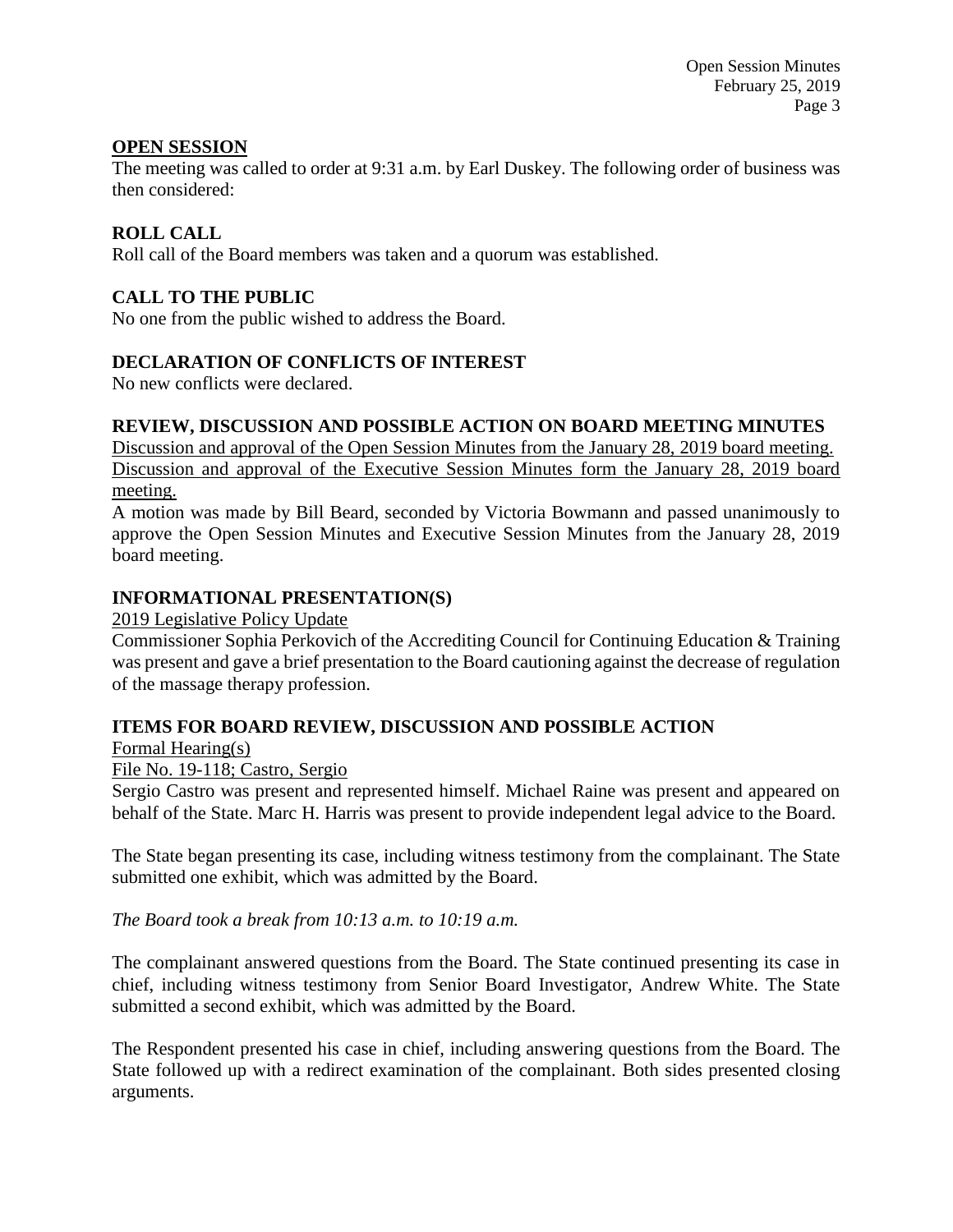A motion was made by Bill Beard, seconded by Mlee Clark and passed unanimously to adopt the Factual Allegations as the Findings of Fact.

A motion was made by Bill Beard, seconded by Mlee Clark and passed unanimously to adopt the Alleged Violations as Conclusions of Law.

A motion was made by John Ortega and seconded by Bill Beard to revoke the respondent's massage therapy license. The motion passed  $5 - 0$  by the following roll call vote:

Mlee Clark – Aye Bill Beard – Aye Victoria Bowmann – Aye John Ortega – Aye Earl Duskey – Aye

*The Board took a break from 11:18 a.m. to 11:26 a.m. John Ortega returned from break at 11:28 a.m.*

File No. 19-115; Reader, Kenneth

Kenneth Reader was present with attorney David Bednar, Esq. Michael Raine was present and appeared on behalf of the State. Marc H. Harris was present to provide independent legal advice to the Board.

The State withdrew its motion to deem the allegations as admitted under A.R.S. § 32-4254(H) for failure to respond. The State submitted one exhibit, which was admitted by the Board. The State presented its case in chief, including witness testimony from the complainant. The complainant answered further questions from the Board. Mr. Bednar presented his case in chief, including witness testimony from the respondent.

*John Ortega stepped out of the room at 1:14 p.m. The Board took a break from 1:16 p.m. to 1:24 p.m.*

The respondent answered further questions from the Board. Mr. Bednar followed-up with a redirect examination of the respondent. The State submitted two additional exhibits, which were admitted by the Board. Both sides presented closing arguments.

The Board discussed going into executive session to seek legal advice.

#### **EXECUTIVE SESSION**

A motion was made by Earl Duskey, seconded by Mlee Clark and passed  $4 - 1$  to go into executive session at 1:54 p.m. to seek legal advice pursuant to A.R.S. § 38.431.03(A)(3) regarding A.R.S. § 32-4253 and File No. 19-115.

*John Ortega voted against the motion.*

After consideration in executive session, the Board reconvened in open session at 2:06 p.m.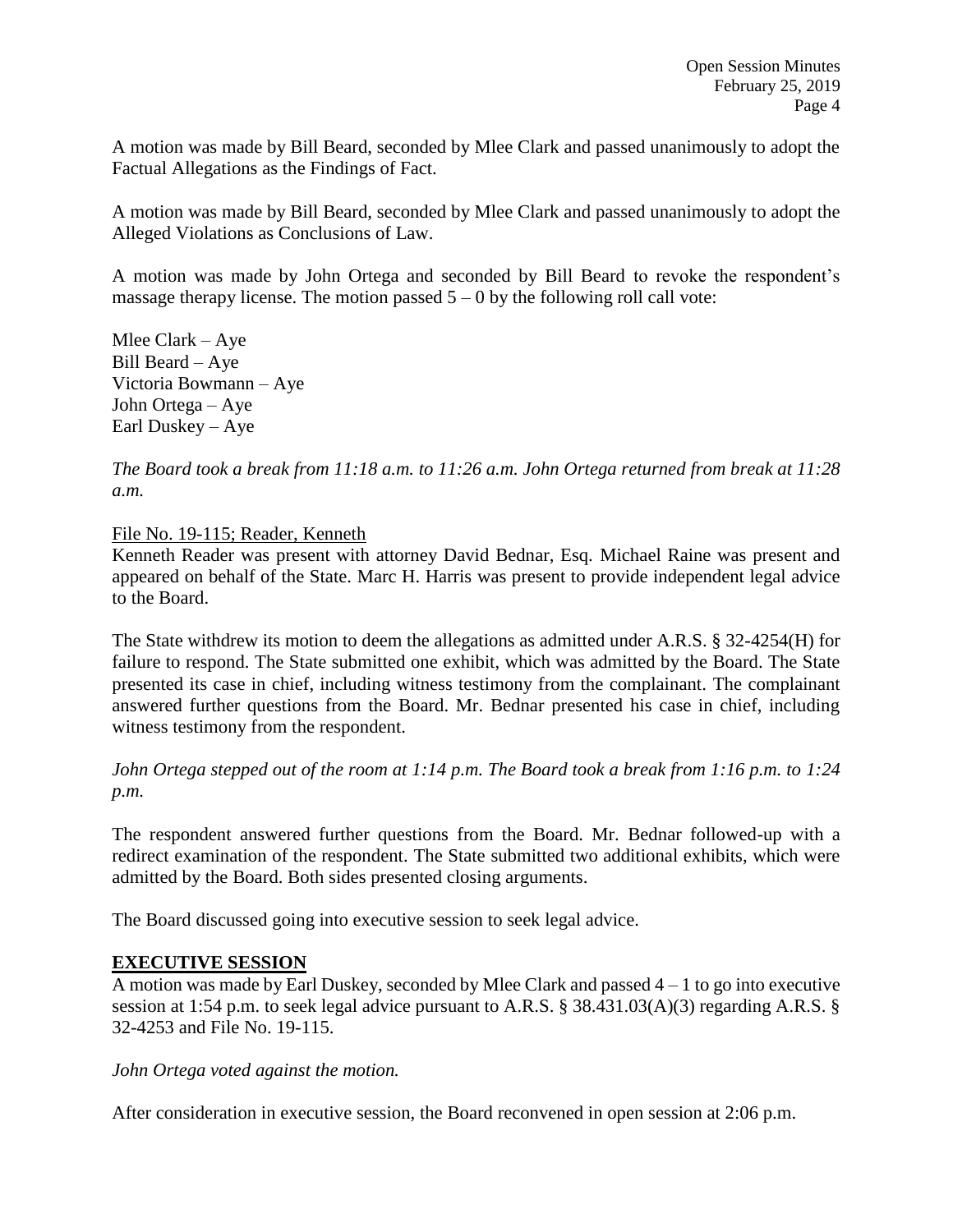# **OPEN SESSION ITEMS FOR BOARD REVIEW, DISCUSSION AND POSSIBLE ACTION** Formal Hearing(s)

File No. 19-115; Reader, Kenneth

The Board discussed at length the testimony presented.

A motion was made by Bill Beard, seconded by Earl Duskey and passed unanimously to adopt Factual Allegation #1 as Finding of Fact.

A motion was made by Bill Beard, seconded by John Ortega and passed  $3 - 2$  to adopt Factual Allegation #2 as Finding of Fact.

*Earl Duskey and Victoria Bowmann voted against the motion.*

A motion was made by Bill Beard, seconded by Earl Duskey and failed  $4 - 1$  to adopt Factual Allegation #3 as Finding of Fact.

*Bill Beard voted in favor of the motion.*

A motion was made by Bill Beard, seconded by Mlee Clark and failed  $4 - 1$  to adopt Factual Allegation #4 as Finding of Fact.

*Bill Beard voted in favor of the motion.*

A motion was made by Earl Duskey, seconded by John Ortega and passed unanimously to adopt Alleged Violation #1 as Conclusion of Law.

A motion was made by Earl Duskey, seconded by John Ortega and failed unanimously to adopt Alleged Violation #2 as Conclusion of Law.

A motion was made by Earl Duskey, seconded by Bill Beard and passed unanimously to adopt Alleged Violation #3 as Conclusion of Law.

A motion was made by Bill Beard, seconded by Mlee Clark and passed 4 – 1 to adopt Alleged Violation #4 as Conclusion of Law.

#### *Victoria Bowmann voted against the motion.*

A motion was made by Victoria Bowmann, seconded by Earl Duskey and failed unanimously to adopt Alleged Violation #5 as Conclusion of Law.

A motion was made by Bill Beard, seconded by Mlee Clark and passed  $4 - 1$  to adopt Alleged Violation #6 as Conclusion of Law.

*Earl Duskey voted against the motion.*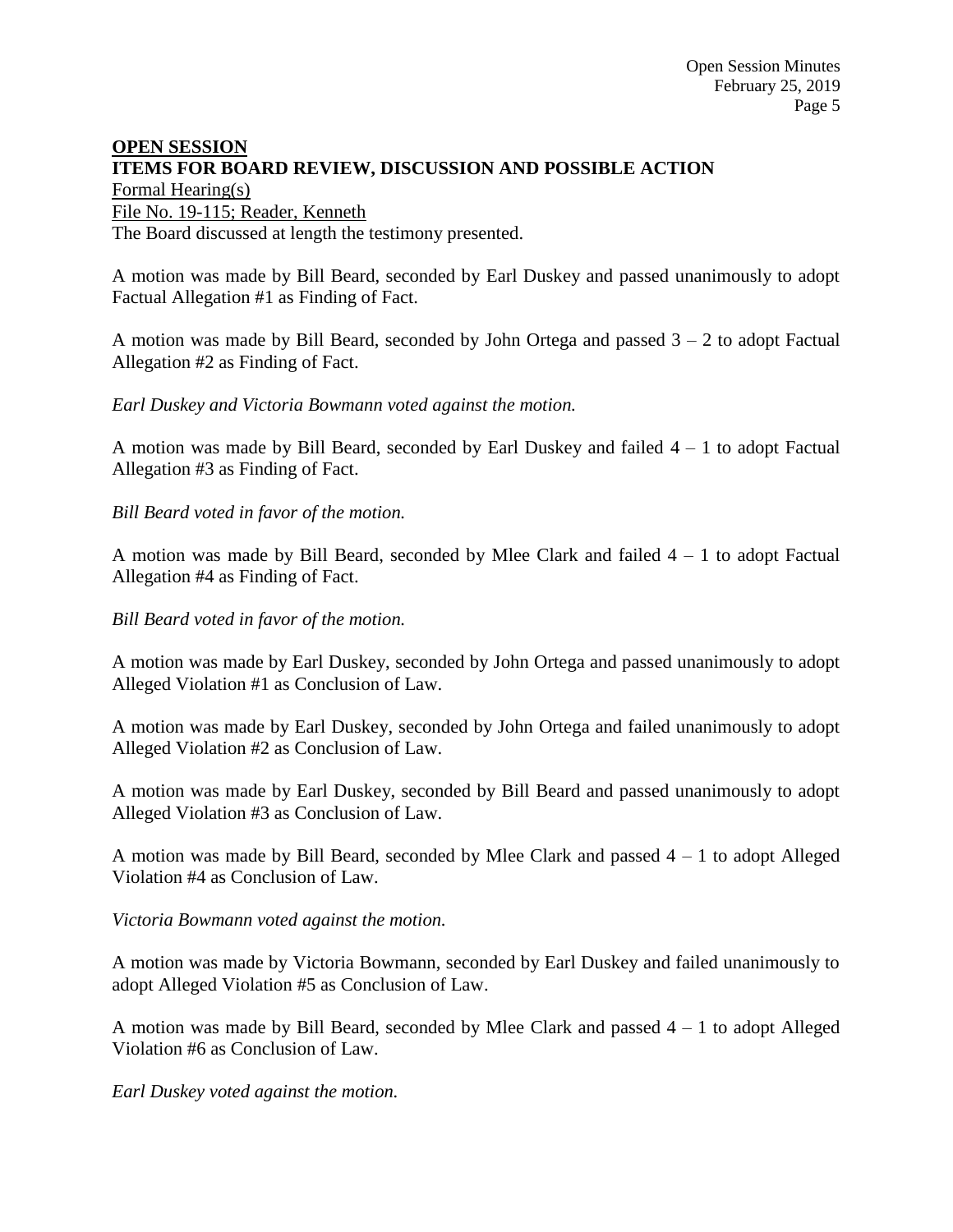After discussion, a motion was made by Earl Duskey and seconded by Bill Beard to issue a Decision and Order to include probation of the respondent's massage therapy license for 1 year, during which time, the respondent must complete 16 hours of continuing education courses in the areas of ethics and draping which shall be in addition to the 24 statutorily required continuing education hours and pre-approved by Board staff. The continuing education shall consist of 8 hours in a classroom setting. The motion passed  $5 - 0$  by the following roll call vote:

Mlee Clark – Aye Bill Beard – Aye Victoria Bowmann – Aye Earl Duskey – Aye John Ortega – Aye

File No. 19-119; Ryska, David

David Ryska was not present. Michael Raine was present and appeared on behalf of the State. Marc H. Harris was present to provide independent legal advice to the Board.

The State filed a motion to deem the allegations as admitted under A.R.S. § 32-4254(H) for failure to respond.

A motion was made by Bill Beard, seconded by Victoria Bowmann and passed unanimously to deem the allegations as admitted.

A motion was made by Bill Beard, seconded by Victoria Bowmann and passed unanimously to adopt the Factual Allegations as the Findings of Fact and the Alleged Violations as the Conclusions of Law.

A motion was made by Victoria Bowmann and seconded by Bill Beard to revoke the respondent's massage therapy license. The motion passed  $5 - 0$  by the following roll call vote:

Mlee Clark – Aye Bill Beard – Aye Victoria Bowmann – Aye John Ortega – Aye Earl Duskey – Aye

Investigation File(s) File No. 19-138; Qu, Yong Liang

Yong Liang Qu was present with interpreter Ai Qi Morgan. Andrew White summarized the investigative report, which included allegations of sexual assault. The complainant was present to provide a summary of the incident. Ms. Morgan translated the respondent's pre-written statement regarding the incident in question.

A motion was made by John Ortega, seconded by Mlee Clark and passed unanimously to file a Complaint and Notice of Hearing.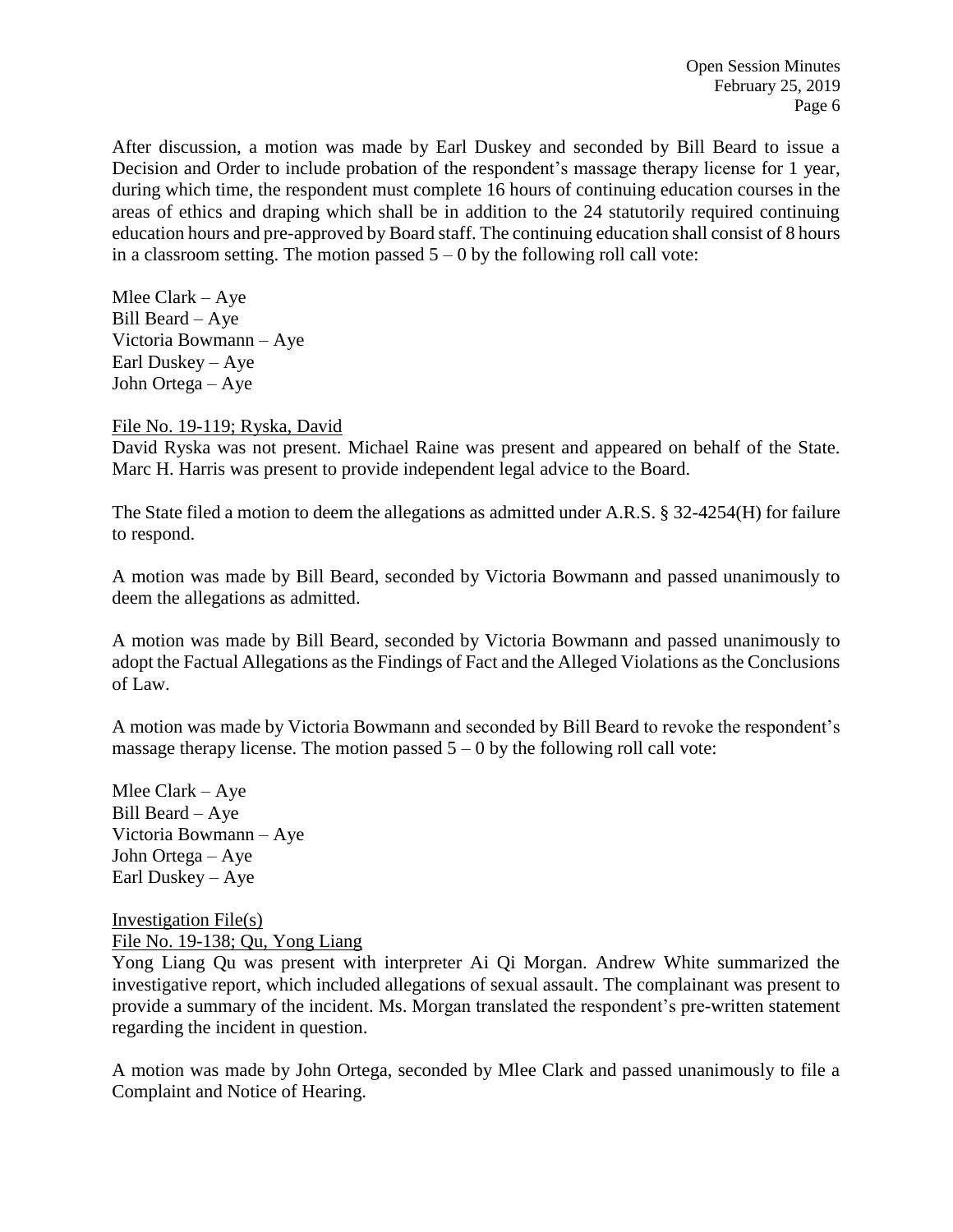#### File No. 19-133; Dominguez, Phillip

Phillip Dominguez was not present. Andrew White summarized the investigative report, which included allegations of sexual assault.

A motion was made by Victoria Bowmann and seconded by Bill Beard to offer a Consent Agreement for the surrender of the respondent's massage therapy license and if not accepted within 10 days from the date offered to proceed to file a Complaint and Notice of Hearing. The motion passed by the following roll call vote:

Mlee Clark – Aye Bill Beard – Aye Victoria Bowmann – Aye John Ortega – Aye Earl Duskey – Aye

#### File No. 19-141; Silvan, Dennis

Dennis Silvan was present. Andrew White summarized the investigative report, which included Mr. Silvan's self-reported conviction of a Class 6 Felony. Mr. Silvan provided an explanation of his failure to report timely, summarized the incident and described the terms of his criminal probation.

After discussion, a motion was made by Victoria Bowmann and seconded by Bill Beard to offer a Consent Agreement of for the probation of the respondent's massage therapy license congruent with the terms of his criminal probation and if not accepted within 10 days from the date offered to proceed to a Formal Interview. The motion passed by the following roll call vote:

Mlee Clark – Aye Bill Beard – Aye Victoria Bowmann – Aye John Ortega – Aye Earl Duskey – Aye

License Application(s) for Arizona Massage Therapy License(s)

Greene, Molly

Molly Greene was present to answer any questions regarding her massage therapy license application or her background.

After discussion, a motion was made by Victoria Bowmann, seconded by Mlee Clark and passed unanimously to grant the applicant a massage therapy license.

Unlawful Use of the Massage Therapy Designation and/or Unlawful Practice

File No. 19-139; McDonald, Stuart – Rainbow Foot Spa

Stuart McDonald was not present. Andrew White provided an update regarding the closing of Stuart McDonald's business, Rainbow Foot Spa.

A motion was made by Victoria Bowmann, seconded by John Ortega and passed unanimously to take no action and close the file.